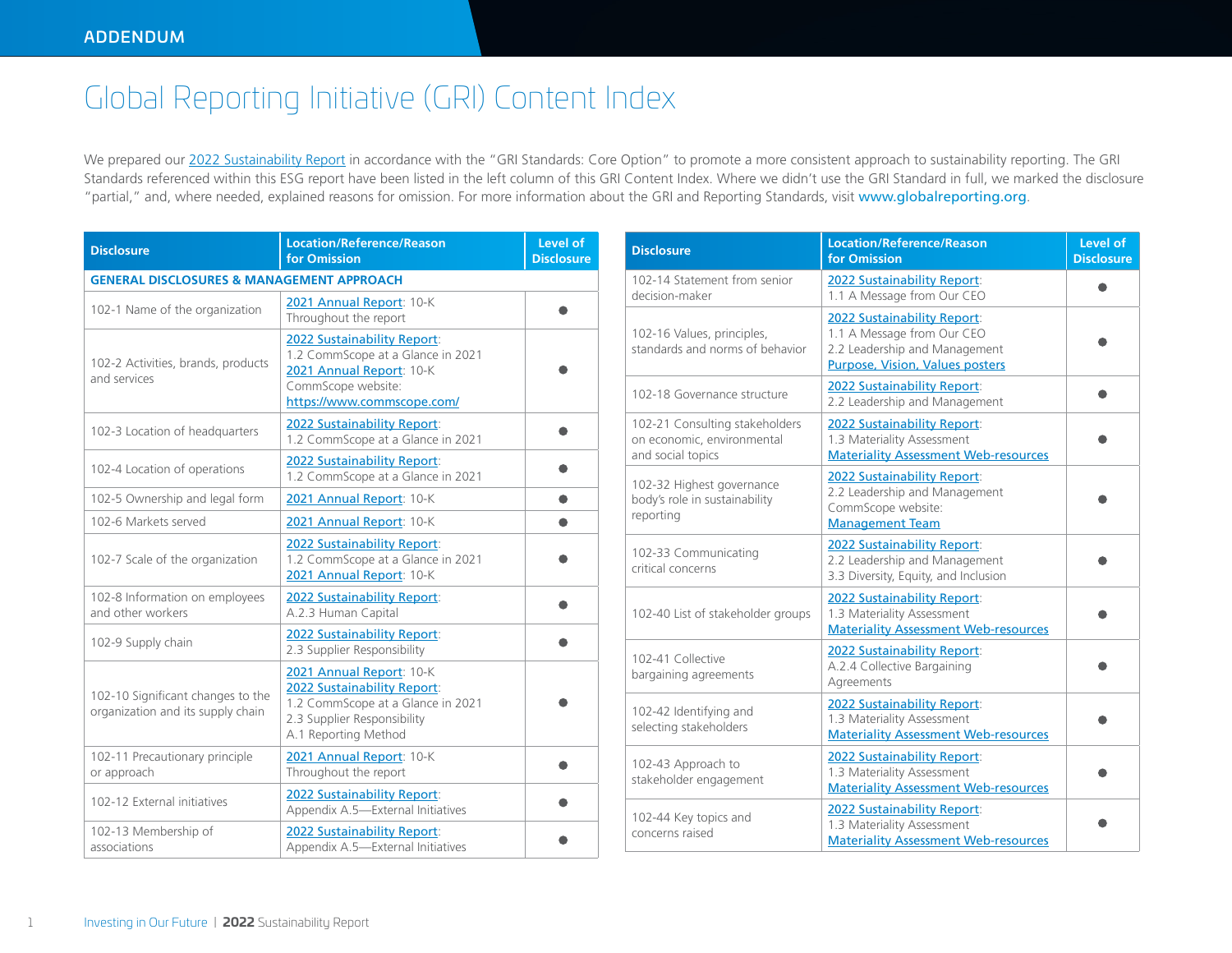## ADDENDUM

| <b>Disclosure</b>                                                    | <b>Location/Reference/Reason</b><br>for Omission                                                                                                          | Level of<br><b>Disclosure</b> |
|----------------------------------------------------------------------|-----------------------------------------------------------------------------------------------------------------------------------------------------------|-------------------------------|
| 102-45 Entities included in the<br>consolidated financial statements | 2022 Sustainability Report:<br>Throughout the report<br>2021 Annual Report: 10-K<br>Throughout the report                                                 |                               |
| 102-46 Defining report content<br>and topic boundaries               | <b>2022 Sustainability Report:</b><br>1.3 Materiality Assessment<br>A.1 Reporting Method                                                                  |                               |
| 102-47 List of material topics                                       | <b>2022 Sustainability Report:</b><br>1.3 Materiality Assessment<br><b>Materiality Assessment Web-resources</b>                                           |                               |
| 102-48 Restatements of<br>information                                | 2022 Sustainability Report:<br>A.1 Reporting Method                                                                                                       |                               |
| 102-49 Changes in reporting                                          | 2022 Sustainability Report:<br>1.3 Materiality Assessment                                                                                                 |                               |
| 102-50 Reporting period                                              | 2022 Sustainability Report:<br>A.1 Reporting Method                                                                                                       |                               |
| 102-51 Date of most recent report                                    | <b>2021 Sustainability Report</b><br>Published on Jun.7, 2021                                                                                             |                               |
| 102-52 Reporting cycle                                               | <b>2022 Sustainability Report:</b><br>A.1 Reporting Method                                                                                                |                               |
| 102-53 Contact point for<br>questions regarding the report           | <b>2022 Sustainability Report:</b><br>sustainability@commscope.com                                                                                        |                               |
| 102-54 Claims of reporting in<br>accordance with GRI Standards       | 2022 Sustainability Report:<br>A.1 Reporting Method                                                                                                       |                               |
| 102-55 GRI content index                                             | <b>Global Reporting Initiative (GRI) Content</b><br>Index                                                                                                 |                               |
| 102-56 External assurance                                            | <b>2022 Sustainability Report:</b><br>A.6 Assurance Statement                                                                                             |                               |
| 103-1 Explanation of the material<br>topic and its boundary          | 2022 Sustainability Report:<br>1.3 Materiality Assessment<br>Throughout the report<br><b>Materiality Assessment Web-resources</b><br>A.1 Reporting Method |                               |
| 103-2 The management approach<br>and its components                  | 2022 Sustainability Report:<br>1.3 Materiality Assessment<br>Throughout the report<br><b>Materiality Assessment Web-resources</b><br>A.1 Reporting Method |                               |
| 103-3 Evaluation of the<br>management approach                       | 2022 Sustainability Report:<br>1.3 Materiality Assessment<br>Throughout the report<br><b>Materiality Assessment Web-resources</b>                         |                               |

| <b>Disclosure</b>                                                                                                  | <b>Location/Reference/Reason</b><br>for Omission                                                                                                                                                                    | Level of<br><b>Disclosure</b> |
|--------------------------------------------------------------------------------------------------------------------|---------------------------------------------------------------------------------------------------------------------------------------------------------------------------------------------------------------------|-------------------------------|
| <b>TOPIC-SPECIFIC DISCLOSURES</b>                                                                                  |                                                                                                                                                                                                                     |                               |
| 201-2 Financial implications and<br>other risks and opportunities due<br>to climate change                         | 2021 Annual Report: 10-K<br>2022 Sustainability Report:<br>4.2 Climate Change, Energy Efficiency and<br><b>GHG Emissions</b><br>Data was not available for requirements a)<br>ii, a) iii, and<br>a) v of disclosure |                               |
| 201-3 Defined benefit plan<br>obligations and other<br>retirement plans                                            | 2021 Annual Report: 10-K<br>2022 Sustainability Report:<br>3.3 Diversity, Equity, and Inclusion<br>3.4 Health, Safety and Well-being<br>Data was not available for requirements a,<br>b. c and d of disclosure      |                               |
| 205-1 Operations assessed for<br>risks related to corruption                                                       | <b>2022 Sustainability Report:</b><br>A.4 Significant Risk Identification and<br>Non-Compliance                                                                                                                     |                               |
| 301-2 Recycled input<br>materials used                                                                             | 2022 Sustainability Report:<br>4.3 Reducing the Environmental<br>Impact of Our Raw Materials, Waste and<br>Water<br>Data was not available for requirements a<br>and b of disclosure                                |                               |
| 301-3 Reclaimed products and<br>their packaging materials                                                          | 2022 Sustainability Report:<br>4.3 Reducing the Environmental<br>Impact of Our Raw Materials, Waste and<br>Water<br>Data was not available for requirements a<br>and b of disclosure                                |                               |
| 302-1 Energy consumption<br>within the organization                                                                | 2022 Sustainability Report:<br>4.2 Climate Change, Energy Efficiency<br>and GHG Emissions: Reducing Energy and<br><b>GHG Emissions</b><br>A.2.1 Operations Data                                                     |                               |
| 302-3 Energy intensity                                                                                             | 2022 Sustainability Report:<br>A.2.1 Operations Data                                                                                                                                                                |                               |
| 302-4 Reduction of<br>energy consumption                                                                           | 2022 Sustainability Report:<br>4.2 Climate Change, Energy Efficiency<br>and GHG Emissions<br>A.2.1 Operations Data                                                                                                  |                               |
| 302-5 Reduction in energy<br>requirements of sold products<br>and services achieved during<br>the reporting period | 2022 Sustainability Report:<br>4.2 Climate Change, Energy Efficiency and<br><b>GHG Emissions</b><br>Data was not available for requirements b<br>and c of disclosure                                                |                               |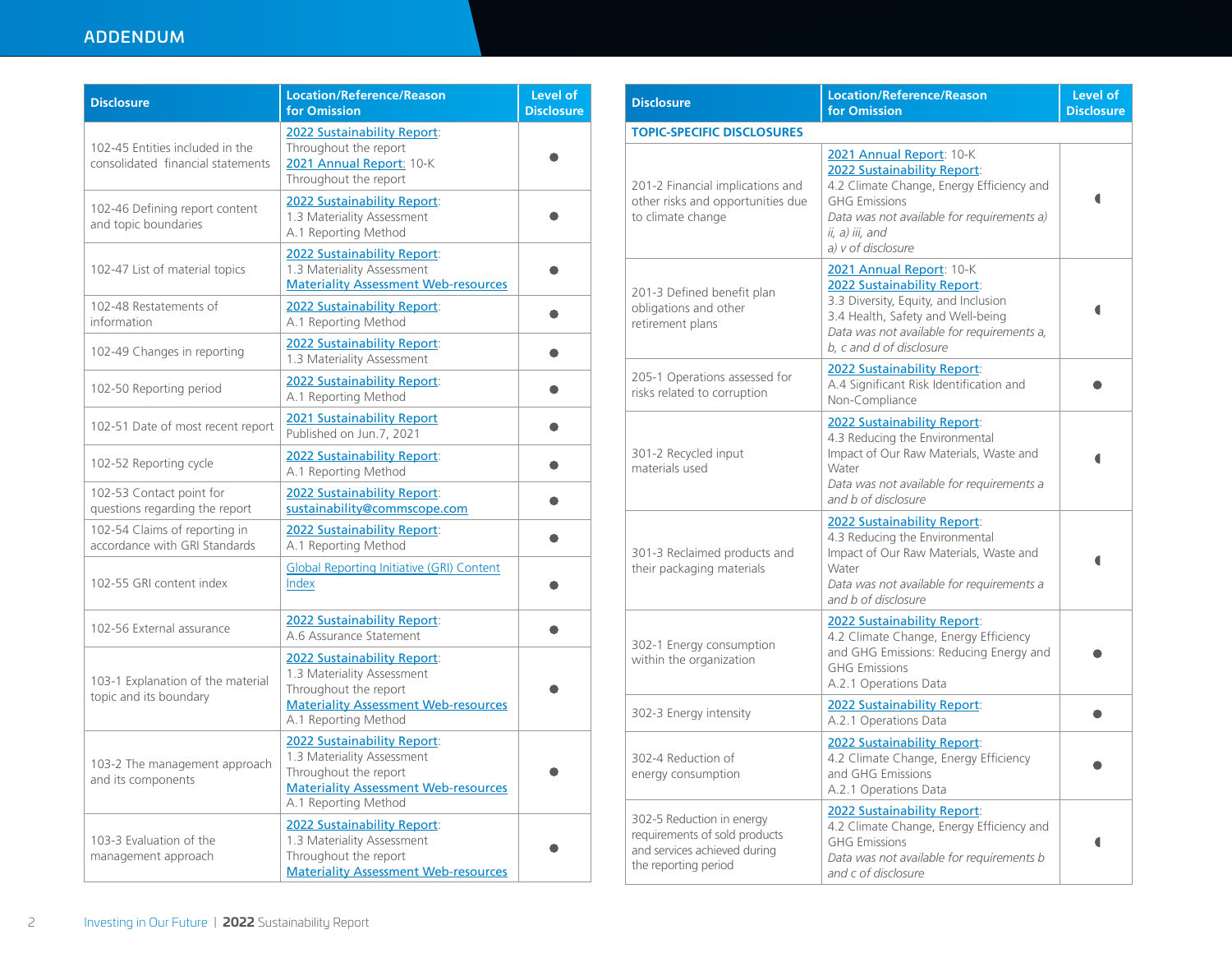## ADDENDUM

| <b>Disclosure</b>                                                 | <b>Location/Reference/Reason</b><br>for Omission                                                                                                                                                        | Level of<br><b>Disclosure</b> |
|-------------------------------------------------------------------|---------------------------------------------------------------------------------------------------------------------------------------------------------------------------------------------------------|-------------------------------|
| 303-3 Water withdrawal                                            | <b>2022 Sustainability Report:</b><br>4.3 Reducing the Environmental Impact of<br>Our Raw Materials.<br>Waste and Water<br>Data was not available for requirements b<br>and c of disclosure             |                               |
| 305-1 Direct (Scope 1)<br><b>GHG</b> emissions                    | 2022 Sustainability Report:<br>4.2 Climate Change, Energy Efficiency<br>and GHG Emissions<br>A.2.1 Operations Data                                                                                      |                               |
| 305-2 Energy indirect (Scope 2)<br><b>GHG</b> emissions           | 2022 Sustainability Report:<br>4.2 Climate Change, Energy Efficiency<br>and GHG Emissions<br>A.2.1 Operations Data                                                                                      |                               |
| 305-3 Other indirect (Scope 3)<br><b>GHG</b> emissions            | 2022 Sustainability Report:<br>4.2 Climate Change, Energy Efficiency<br>and GHG Emissions<br>A.2.1 Operations Data                                                                                      |                               |
| 305-4 GHG emissions intensity                                     | 2022 Sustainability Report:<br>4.2 Climate Change, Energy Efficiency<br>and GHG Emissions<br>A.2.1 Operations Data                                                                                      |                               |
| 305-5 Reduction of GHG<br>emissions                               | 2022 Sustainability Report:<br>4.2 Climate Change, Energy Efficiency<br>and GHG Emissions<br>A.2.1 Operations Data                                                                                      |                               |
| 306-2 Waste by type and<br>disposal method                        | 2022 Sustainability Report:<br>4.3 Reducing the Environmental<br>Effects of Our Raw Materials, Waste<br>and Water<br>A.2.1 Operations Data<br>Data was not available for requirement<br>c of disclosure |                               |
| 307-1 Noncompliance with<br>environmental laws and<br>regulations | <b>2022 Sustainability Report:</b><br>2.2 Leadership and Management<br>A.4 Significant Risk Identification<br>and Noncompliance                                                                         |                               |

| <b>Disclosure</b>                                                                                                 | <b>Location/Reference/Reason</b><br>for Omission                                                                                                                                         | Level of<br><b>Disclosure</b> |
|-------------------------------------------------------------------------------------------------------------------|------------------------------------------------------------------------------------------------------------------------------------------------------------------------------------------|-------------------------------|
| 308-1 New suppliers that were<br>screened using environmental<br>criteria                                         | <b>2022 Sustainability Report:</b><br>2.3 Supplier Responsibility<br>A.4.1 Screening New Suppliers<br>and Identifying Significant Risk<br>for Incidents of Forced or<br>Compulsory Labor |                               |
| 308-2 Negative environmental<br>impacts in the supply chain and<br>actions taken                                  | 2022 Sustainability Report:<br>2.3 Supplier Responsibility<br>A.4.2 Negative environmental impacts in<br>the supply chain and actions taken                                              |                               |
| 401-1 New employee hires and<br>employee turnover                                                                 | 2022 Sustainability Report:<br>A.2.5 Employee Turnover<br>Data wasn't available by gender and<br>age-this level of detail isn't tracked                                                  |                               |
| 401-2 Benefits provided to<br>full-time employees that are<br>not provided to temporary or<br>part-time employees | 2022 Sustainability Report:<br>3.4 Health, Safety and Well-being                                                                                                                         |                               |
| 403-1 Occupational health and<br>safety management system                                                         | 2022 Sustainability Report:<br>3.4 Health, Safety and Well-being                                                                                                                         |                               |
| 403-2 Hazard identification,<br>risk assessment and incident<br>investigation                                     | 2022 Sustainability Report:<br>3.4 Health, Safety and Well-being                                                                                                                         |                               |
| 403-4 Worker participation,<br>consultation and communication<br>on occupational health and safety                | 2022 Sustainability Report:<br>3.4 Health, Safety and Well-being                                                                                                                         |                               |
| 403-5 Worker training on<br>occupational health and safety                                                        | 2022 Sustainability Report:<br>3.4 Health, Safety and Well-being                                                                                                                         |                               |
| 403-6 Promotion of worker health                                                                                  | 2022 Sustainability Report:<br>3.4 Health, Safety and Well-being                                                                                                                         |                               |
| 403-9 Work-related injuries                                                                                       | 2022 Sustainability Report:<br>3.4 Health, Safety and Well-being<br>A.2.8 Work-related Incidents,<br>Injuries and Statistics<br>Injury rates are calculated for<br>direct employees only |                               |